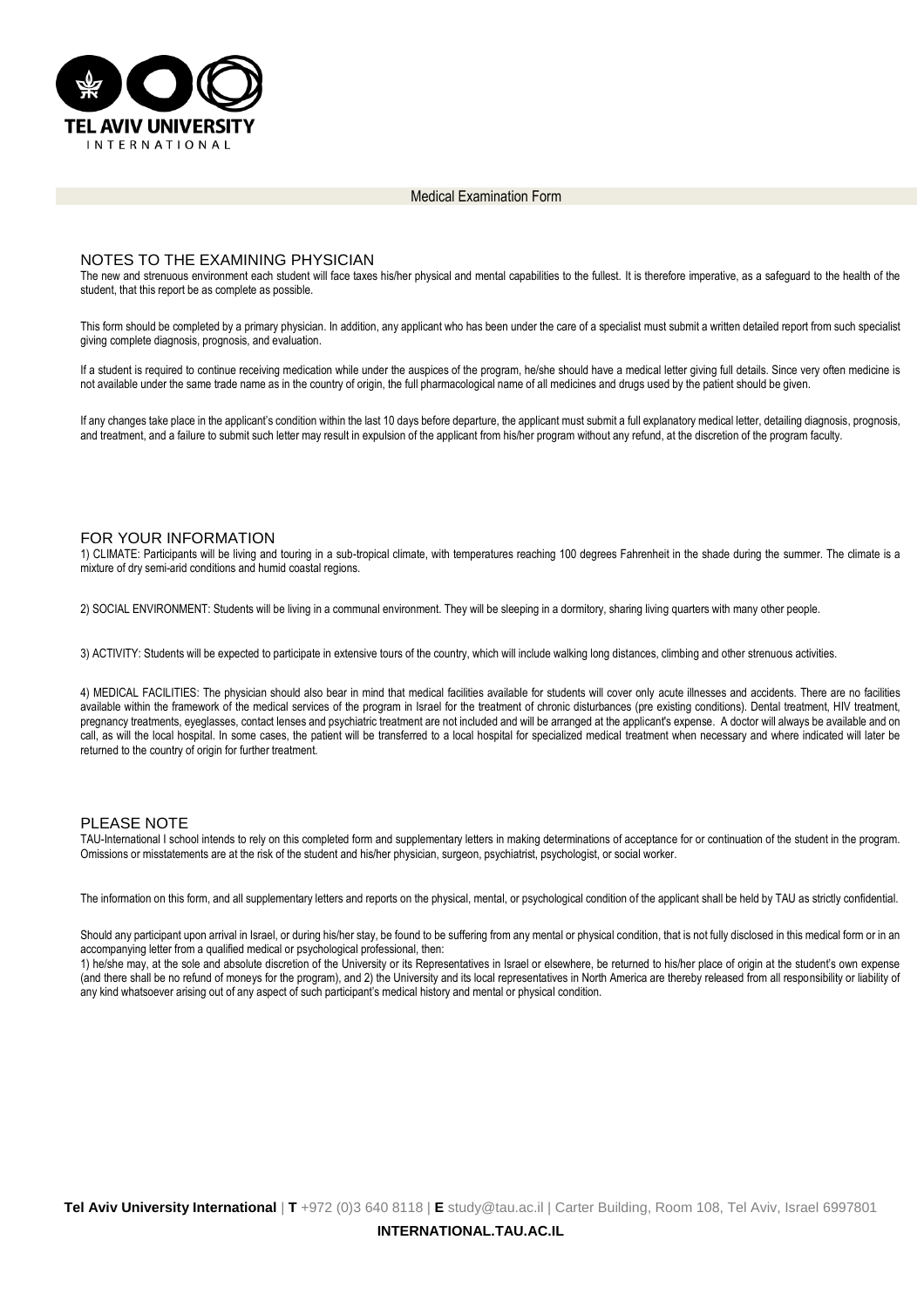

# I. PERSONAL HEALTH HISTORY (To be Completed by Physician & Applicant)

| Name:                                                                                                                |                                |                                                   | Birth Date:            |          |                                                                |
|----------------------------------------------------------------------------------------------------------------------|--------------------------------|---------------------------------------------------|------------------------|----------|----------------------------------------------------------------|
| Last                                                                                                                 | First                          |                                                   |                        | Day      | Month<br>Year                                                  |
| Home Address:<br>Street                                                                                              | City                           | <b>State</b>                                      | Zip (Postal Code)      | Country  |                                                                |
| Home Phone: (<br>$) -$                                                                                               |                                |                                                   |                        | □        | Male                                                           |
| Email:                                                                                                               |                                |                                                   |                        | □        | Female                                                         |
| Name of Parent or<br>Guardian:                                                                                       | Home<br>Phone: (               |                                                   | Work<br>Phone: (       |          | ) – and the state of the state $\mathcal{L}$ and $\mathcal{L}$ |
| IMPORTANT: If parents are not available in case of emergency, please notify:                                         |                                |                                                   |                        |          |                                                                |
| Name                                                                                                                 | Home<br>Phone: (               |                                                   | Work<br>Phone: (       |          | $\overline{a}$                                                 |
| Relationship to Participant:                                                                                         |                                |                                                   |                        |          |                                                                |
| HEALTH HISTORY (Answer "Yes" or "No")                                                                                |                                |                                                   |                        |          |                                                                |
| Allergies:                                                                                                           | Asthma                         | Ear Infections __________                         | Headaches              |          | Poliomyelitis                                                  |
| Do you suffer from any anaphylaxis (life-                                                                            | Bronchitis                     | Eating Disorders                                  | <b>Heart Trouble</b>   |          | <b>Rheumatic Fever</b>                                         |
| threatening allergic reactions) and food                                                                             | Chicken Pox                    | Epilepsy                                          | Kidney Trouble         |          | Scarlet Fever <b>Scarlet</b> Fever                             |
| Allergy? Yes/ No - If yes please                                                                                     | <b>Convulsions Convulsions</b> | Eye Trouble                                       | <b>Measles Measure</b> |          | Sleep Walking                                                  |
| elaborate :                                                                                                          |                                | Fainting <u>Executive Community of the Second</u> | Mononucleosis          |          | Thyroid Disorders ______                                       |
|                                                                                                                      | Dizziness _______________      | Frequent Colds __________                         | Mumps ______________   |          | Tuberculosis                                                   |
| Penicillin Yes / No:                                                                                                 | Drug Use                       | German Measles                                    | Pneumonia              |          | Venereal Disease                                               |
| Other:                                                                                                               |                                |                                                   |                        |          |                                                                |
| <b>IMMUNIZATIONS</b>                                                                                                 |                                |                                                   |                        |          |                                                                |
| Polio Vaccine: Date of last immunization: TINE (TB) Test: Negative                                                   |                                |                                                   |                        | Positive |                                                                |
| DTP: Date of last immunization: MMR: Date of last immunization:                                                      |                                |                                                   |                        |          |                                                                |
| Hepatitis B Date of last immunization: _________________ Varicella (Chicken Pox) Date of last immunization: ________ |                                |                                                   |                        |          |                                                                |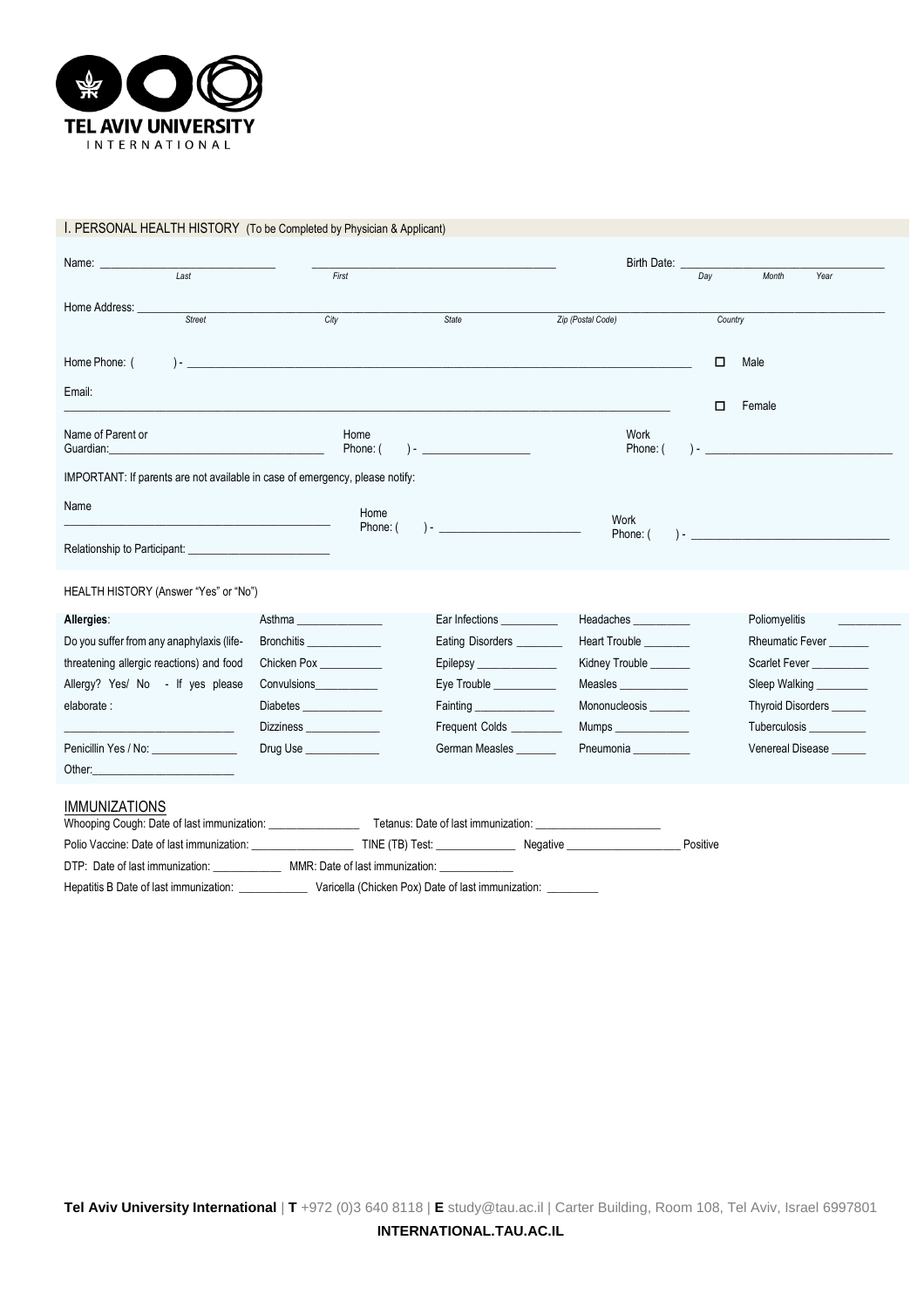

#### IMPORTANT:

1) Please give all details concerning any allergy to which "Yes" is answered above, including details of medications required, names and addresses of physicians, hospitals and consulting specialist. For those with allergies to insect stings, or any anaphylaxis (life-threatening allergic reactions) and food Allergy? an injection of epinephrine EpiPen auto-injector (for the emergency treatment of anaphylaxis shock) Epinet Jr. is not easily available in Israel and an additional supply should be taken with the applicant. \_\_\_\_\_\_\_\_\_\_\_\_\_\_\_\_\_\_\_\_\_\_\_\_\_\_\_\_\_\_\_\_\_\_\_\_\_\_\_\_\_\_\_\_\_\_\_\_\_\_\_\_\_\_\_\_\_\_\_\_\_\_\_\_\_\_\_\_\_\_\_\_\_\_\_\_\_\_\_\_\_\_\_\_\_\_\_\_\_\_\_\_\_\_\_\_\_\_\_\_\_\_\_\_\_\_\_\_\_\_\_\_\_\_\_\_\_\_\_\_\_\_\_\_\_\_\_\_\_\_\_\_\_\_\_\_\_

\_\_\_\_\_\_\_\_\_\_\_\_\_\_\_\_\_\_\_\_\_\_\_\_\_\_\_\_\_\_\_\_\_\_\_\_\_\_\_\_\_\_\_\_\_\_\_\_\_\_\_\_\_\_\_\_\_\_\_\_\_\_\_\_\_\_\_\_\_\_\_\_\_\_\_\_\_\_\_\_\_\_\_\_\_\_\_\_\_\_\_\_\_\_\_\_\_\_\_\_\_\_\_\_\_\_\_\_\_\_\_\_\_\_\_\_\_\_\_\_\_\_\_\_\_\_\_\_\_\_\_\_\_\_\_\_\_

\_\_\_\_\_\_\_\_\_\_\_\_\_\_\_\_\_\_\_\_\_\_\_\_\_\_\_\_\_\_\_\_\_\_\_\_\_\_\_\_\_\_\_\_\_\_\_\_\_\_\_\_\_\_\_\_\_\_\_\_\_\_\_\_\_\_\_\_\_\_\_\_\_\_\_\_\_\_\_\_\_\_\_\_\_\_\_\_\_\_\_\_\_\_\_\_\_\_\_\_\_\_\_\_\_\_\_\_\_\_\_\_\_\_\_\_\_\_\_\_\_\_\_\_\_\_\_\_\_\_\_\_\_\_\_\_\_ \_\_\_\_\_\_\_\_\_\_\_\_\_\_\_\_\_\_\_\_\_\_\_\_\_\_\_\_\_\_\_\_\_\_\_\_\_\_\_\_\_\_\_\_\_\_\_\_\_\_\_\_\_\_\_\_\_\_\_\_\_\_\_\_\_\_\_\_\_\_\_\_\_\_\_\_\_\_\_\_\_\_\_\_\_\_\_\_\_\_\_\_\_\_\_\_\_\_\_\_\_\_\_\_\_\_\_\_\_\_\_\_\_\_\_\_\_\_\_\_\_\_\_\_\_\_\_\_\_\_\_\_\_\_\_\_\_

\_\_\_\_\_\_\_\_\_\_\_\_\_\_\_\_\_\_\_\_\_\_\_\_\_\_\_\_\_\_\_\_\_\_\_\_\_\_\_\_\_\_\_\_\_\_\_\_\_\_\_\_\_\_\_\_\_\_\_\_\_\_\_\_\_\_\_\_\_\_\_\_\_\_\_\_\_\_\_\_\_\_\_\_\_\_\_\_\_\_\_\_\_\_\_\_\_\_\_\_\_\_\_\_\_\_\_\_\_\_\_\_\_\_\_\_\_\_\_\_\_\_\_\_\_\_\_\_\_\_\_\_\_\_\_\_\_ \_\_\_\_\_\_\_\_\_\_\_\_\_\_\_\_\_\_\_\_\_\_\_\_\_\_\_\_\_\_\_\_\_\_\_\_\_\_\_\_\_\_\_\_\_\_\_\_\_\_\_\_\_\_\_\_\_\_\_\_\_\_\_\_\_\_\_\_\_\_\_\_\_\_\_\_\_\_\_\_\_\_\_\_\_\_\_\_\_\_\_\_\_\_\_\_\_\_\_\_\_\_\_\_\_\_\_\_\_\_\_\_\_\_\_\_\_\_\_\_\_\_\_\_\_\_\_\_\_\_\_\_\_\_\_\_\_

\_\_\_\_\_\_\_\_\_\_\_\_\_\_\_\_\_\_\_\_\_\_\_\_\_\_\_\_\_\_\_\_\_\_\_\_\_\_\_\_\_\_\_\_\_\_\_\_\_\_\_\_\_\_\_\_\_\_\_\_\_\_\_\_\_\_\_\_\_\_\_\_\_\_\_\_\_\_\_\_\_\_\_\_\_\_\_\_\_\_\_\_\_\_\_\_\_\_\_\_\_\_\_\_\_\_\_\_\_\_\_\_\_\_\_\_\_\_\_\_\_\_\_\_\_\_\_\_\_\_\_\_\_\_\_\_\_ \_\_\_\_\_\_\_\_\_\_\_\_\_\_\_\_\_\_\_\_\_\_\_\_\_\_\_\_\_\_\_\_\_\_\_\_\_\_\_\_\_\_\_\_\_\_\_\_\_\_\_\_\_\_\_\_\_\_\_\_\_\_\_\_\_\_\_\_\_\_\_\_\_\_\_\_\_\_\_\_\_\_\_\_\_\_\_\_\_\_\_\_\_\_\_\_\_\_\_\_\_\_\_\_\_\_\_\_\_\_\_\_\_\_\_\_\_\_\_\_\_\_\_\_\_\_\_\_\_\_\_\_\_\_\_\_\_

2) Has the applicant ever suffered any chronic or recurring illness? If Yes, give details and furnish specialist's letter.

3) Has the applicant undergone any operation or sustained serious injuries? If Yes, give details including name and address of attending physician.

4) Is the applicant taking any medication now? If so, please specify name of medication(s) and condition being treated.

### All sections must be filled out completely and will be treated confidentially.

Name of Applicant:

PHYSICAL EXAMINATION (To be completed by licensed physician)

|                          | Normal | Abnorm | <b>Describe Abnormality</b> |
|--------------------------|--------|--------|-----------------------------|
| Head                     |        |        |                             |
| <b>General Build</b>     |        |        |                             |
| Neck                     |        |        |                             |
| Ears                     |        |        |                             |
| Eyes                     |        |        |                             |
| Teeth                    |        |        |                             |
| Mouth, Throat            |        |        |                             |
| Chest, Lungs             |        |        |                             |
| Heart                    |        |        |                             |
| Vascular System - B.P.   |        |        |                             |
| Abdomen and Viscera      |        |        |                             |
| Hemia                    |        |        |                             |
| G.I. System              |        |        |                             |
| <b>Upper Extremities</b> |        |        |                             |
| Lower Extremities        |        |        |                             |
| Spine                    |        |        |                             |
| Skin, Lymphatic's        |        |        |                             |
| Nervous System           |        |        |                             |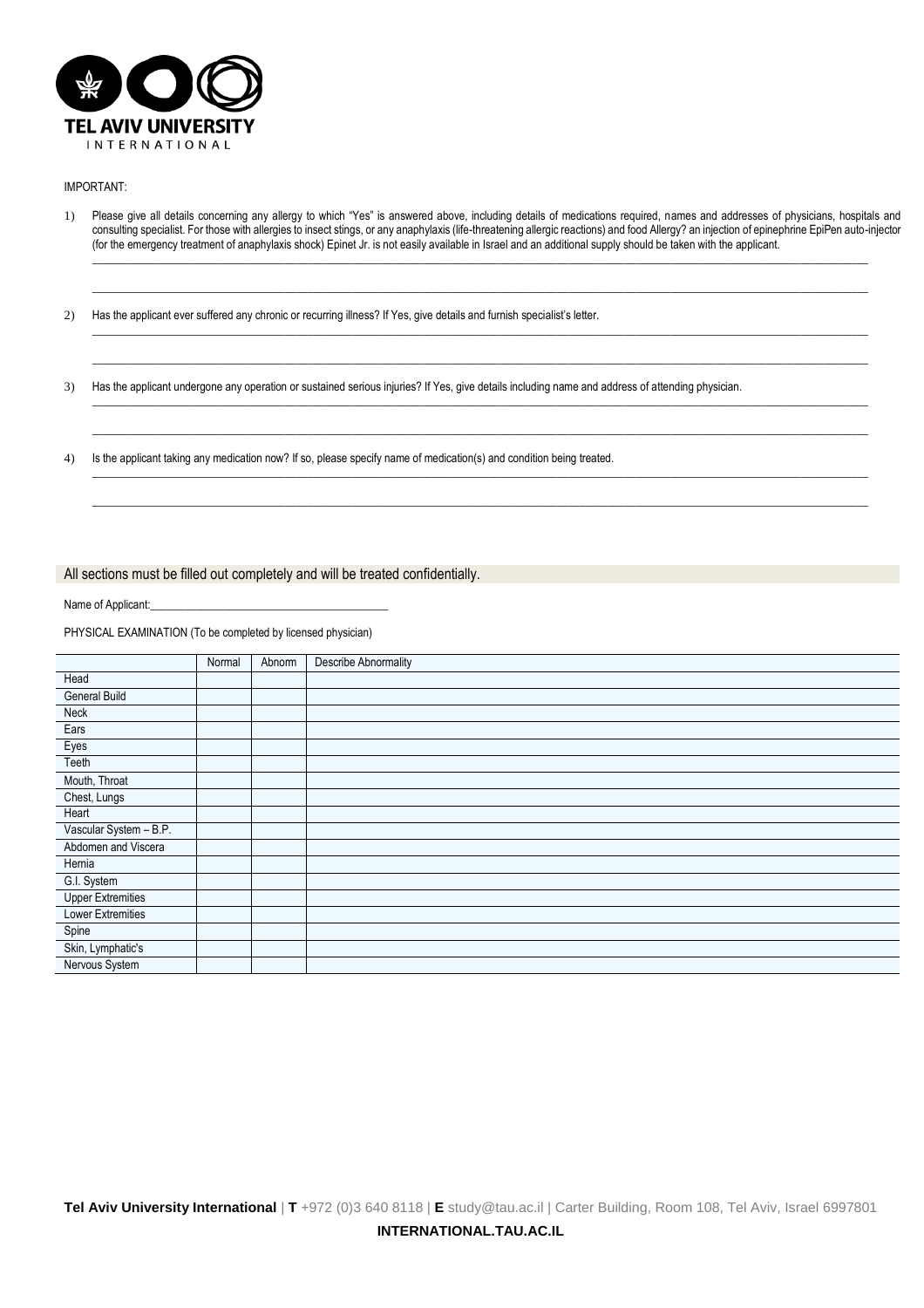

|                                                                                                                                                                                                                                      | Height _____________________                                                                                                                                                                                                   | Blood Type _____________ | Blood Pressure _________________ |  |  |  |
|--------------------------------------------------------------------------------------------------------------------------------------------------------------------------------------------------------------------------------------|--------------------------------------------------------------------------------------------------------------------------------------------------------------------------------------------------------------------------------|--------------------------|----------------------------------|--|--|--|
| Pulse <b>District Contract Contract Contract Contract Contract Contract Contract Contract Contract Contract Contract Contract Contract Contract Contract Contract Contract Contract Contract Contract Contract Contract Contract</b> |                                                                                                                                                                                                                                |                          | <b>Vision</b>                    |  |  |  |
| Any abnormal findings: example and the second contract of the second contract of the second contract of the second contract of the second contract of the second contract of the second contract of the second contract of the       |                                                                                                                                                                                                                                |                          |                                  |  |  |  |
|                                                                                                                                                                                                                                      | For female participants: Menstrual history - Regular _________________ Irregular __________________                                                                                                                            |                          |                                  |  |  |  |
| WHICH OF THE FOLLOWING HAS THE PARTICIPANT HAD:                                                                                                                                                                                      |                                                                                                                                                                                                                                |                          |                                  |  |  |  |
| □ Cancer                                                                                                                                                                                                                             | $\Box$ Hepatitis B                                                                                                                                                                                                             |                          | $\Box$ Pneumonia                 |  |  |  |
| □ Chicken Pox                                                                                                                                                                                                                        | $\Box$ Hepatitis C                                                                                                                                                                                                             |                          | □ Scarlet Fever                  |  |  |  |
| □ Epilepsy                                                                                                                                                                                                                           | □ Kidney trouble                                                                                                                                                                                                               |                          | □ Thyroid Disorder               |  |  |  |
| □ German Measles                                                                                                                                                                                                                     | $\Box$ Measles                                                                                                                                                                                                                 |                          | $\sqcap$ Tuberculosis            |  |  |  |
| $\Box$ Hepatitis A                                                                                                                                                                                                                   | $\Box$ Mumps                                                                                                                                                                                                                   |                          |                                  |  |  |  |
| <b>PSYCHOLOGICAL</b><br>Is the individual currently involved in psychological therapy of any kind?                                                                                                                                   |                                                                                                                                                                                                                                |                          |                                  |  |  |  |
| If so: With whom?<br>$\Box$ Psychiatrist<br>a.                                                                                                                                                                                       | $\Box$ Psychologist                                                                                                                                                                                                            | $\Box$ Counselor         | □ Social Worker                  |  |  |  |
| Is the individual receiving any medication? If so, specify entertainment and the individual receiving any medication? If so, specify<br>b.                                                                                           |                                                                                                                                                                                                                                |                          |                                  |  |  |  |
| 1.                                                                                                                                                                                                                                   |                                                                                                                                                                                                                                |                          |                                  |  |  |  |
| Has the applicant ever been advised to have counseling, psychotherapy or psychiatric care?<br>The contract of the contract of the contract of the control of the contract of the control of the contract of<br>3.                    |                                                                                                                                                                                                                                |                          |                                  |  |  |  |
| 4.                                                                                                                                                                                                                                   | Additional comments and the state of the state of the state of the state of the state of the state of the state of the state of the state of the state of the state of the state of the state of the state of the state of the |                          |                                  |  |  |  |

\_\_\_\_\_\_\_\_\_\_\_\_\_\_\_\_\_\_\_\_\_\_\_\_\_\_\_\_\_\_\_\_\_\_\_\_\_\_\_\_\_\_\_\_\_\_\_\_\_\_\_\_\_\_\_\_\_\_\_\_\_\_\_\_\_\_\_\_\_\_\_\_\_\_\_\_\_\_\_\_\_\_\_\_\_\_\_\_\_\_\_\_\_\_\_\_\_\_\_\_\_\_\_\_\_\_\_\_\_\_\_\_\_\_\_\_\_\_\_\_\_\_\_\_\_\_\_\_\_\_\_\_\_\_\_\_\_\_\_\_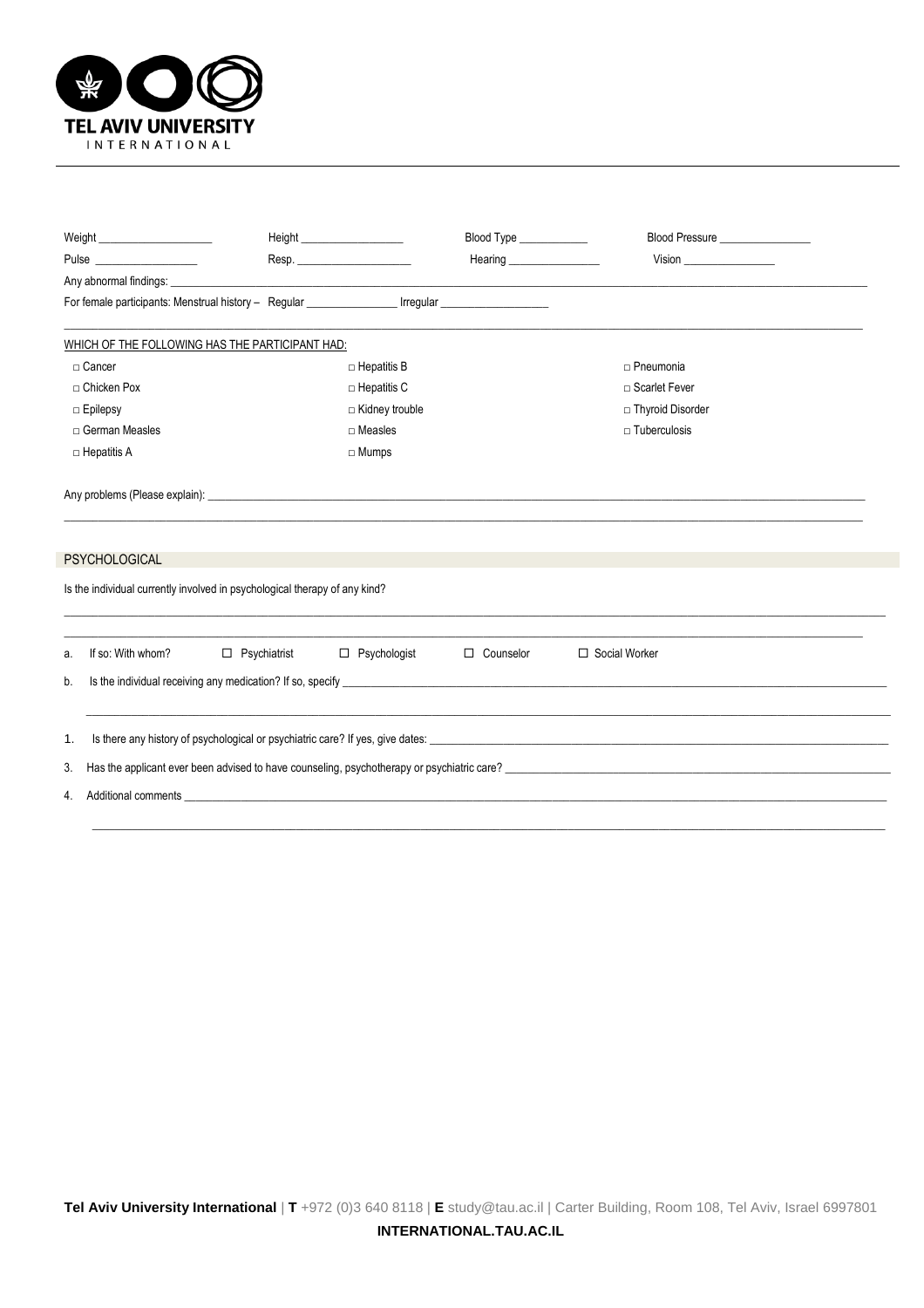

#### PHYSICIAN'S STATEMENT

| I have read the "Notes to the Examining Physician" on page one of the Medical Form and thereafter have examined<br>whom I have known for<br>years. The results I have recorded represent, to the best of my knowledge, all the applicant's medical history and my findings on examination. I understand that the<br>program organizers in Israel will rely on my report and findings. |               |                                                                                                                              |                  |                                   |                                                                                                                                                                                                                                |
|---------------------------------------------------------------------------------------------------------------------------------------------------------------------------------------------------------------------------------------------------------------------------------------------------------------------------------------------------------------------------------------|---------------|------------------------------------------------------------------------------------------------------------------------------|------------------|-----------------------------------|--------------------------------------------------------------------------------------------------------------------------------------------------------------------------------------------------------------------------------|
| In my opinion the applicant is physically, mentally and emotionally capable of participating in the program as outlined in the Notes.                                                                                                                                                                                                                                                 |               |                                                                                                                              |                  |                                   |                                                                                                                                                                                                                                |
| I recommend full physical activity.                                                                                                                                                                                                                                                                                                                                                   | $\square$ Yes |                                                                                                                              |                  |                                   |                                                                                                                                                                                                                                |
| I recommend certain restrictions.                                                                                                                                                                                                                                                                                                                                                     | Yes<br>$\Box$ | $\Box$                                                                                                                       |                  |                                   |                                                                                                                                                                                                                                |
| I recommend a special diet.                                                                                                                                                                                                                                                                                                                                                           | $\Box$ Yes    | $\Box$                                                                                                                       |                  |                                   |                                                                                                                                                                                                                                |
| Name of Physician: Name of Physician:                                                                                                                                                                                                                                                                                                                                                 | Please Print  |                                                                                                                              |                  |                                   |                                                                                                                                                                                                                                |
| Address<br>Street                                                                                                                                                                                                                                                                                                                                                                     |               |                                                                                                                              | State / Province |                                   | Country                                                                                                                                                                                                                        |
| Phone (<br>Area Code                                                                                                                                                                                                                                                                                                                                                                  |               | City<br><u> 1989 - Johann Stein, marwolaethau a bhann an t-Amhain an t-Amhain an t-Amhain an t-Amhain an t-Amhain an t-A</u> |                  | ZIP / Postal Code                 | Date and the contract of the contract of the contract of the contract of the contract of the contract of the contract of the contract of the contract of the contract of the contract of the contract of the contract of the c |
| Χ                                                                                                                                                                                                                                                                                                                                                                                     |               |                                                                                                                              | Χ                |                                   |                                                                                                                                                                                                                                |
| <b>License Number</b>                                                                                                                                                                                                                                                                                                                                                                 |               |                                                                                                                              |                  | Stamp, and Signature of Physician |                                                                                                                                                                                                                                |

## APPLICANT'S STATEMENT

I have read the "Notes to the Examining Physician" on page one of the Medical Form. I hereby certify that, to the best of my knowledge, this medical form is complete in all its details and fully realize that any condition, mental or physical, that I am found to have, originating prior to my arrival in Israel, and which is not described in full in this form or in any accompanying letter, will be due cause for my return to my country of origin, or treatment in Israel solely at my expense, and that the Program has neither responsibility nor liability arising out of such condition. I also realize that medical coverage does not include dental treatment of any form whatsoever, or eyeglasses.

All medication that I take regularly is at my own expense, and has been detailed in this form or letters. I also give my full permission for all treatment of any nature deemed necessary by doctors in Israel to be extended to me within the framework of the Medical Services of the program in Israel.

I also acknowledge the fact that usage of, or involvement with, alcoholic beverages, drugs or narcotics, or any other anti-social behavior, may be cause for dismissal from the program and that I will be responsible for all expenses resulting from such involvement and dismissal.

*Name of Participant \_\_\_\_\_\_\_\_\_\_\_\_\_\_\_\_\_\_\_\_\_\_\_\_\_\_\_\_\_\_\_\_\_\_\_\_\_\_\_\_\_\_\_\_\_\_\_\_ Name of Program \_\_\_\_\_\_\_\_\_\_\_\_\_\_\_\_\_\_\_\_\_\_\_\_\_\_\_\_\_\_\_\_\_\_\_\_\_\_\_\_\_\_\_\_\_\_\_\_\_\_\_*

X *\_\_\_\_\_\_\_\_\_\_\_\_\_\_\_\_\_\_\_\_\_\_\_\_\_\_\_\_\_\_\_\_\_\_\_\_\_\_* X *\_\_\_\_\_\_\_\_\_\_\_\_\_\_\_\_\_\_\_\_\_\_\_\_\_\_\_\_\_\_\_\_\_\_\_\_ \_\_\_\_\_\_\_\_\_\_\_\_\_\_\_\_\_\_\_\_\_\_\_\_\_\_\_\_\_\_*

 *Applicant's Signature Signature of Parent or Guardian Date )If under 18 years of age(*